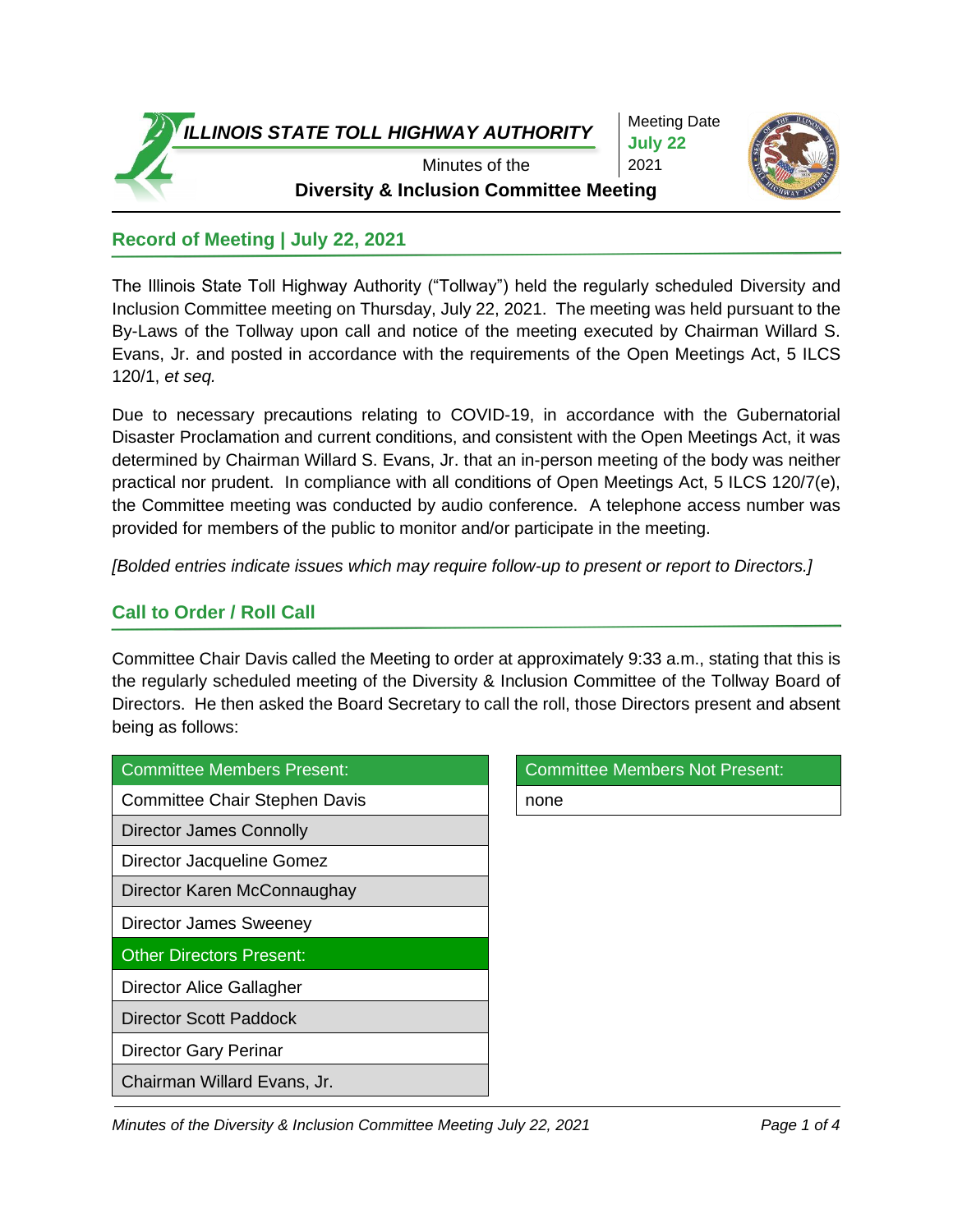

Meeting Date **July 22** 2021



The Board Secretary declared a quorum present.

# **Public Comment**

Committee Chair Davis opened the floor for public comment. No public comment was offered.

#### **Committee Chair's Items**

Committee Chair Davis entertained a motion to approve **Committee Chair's Item 1**, the Minutes of the regular Diversity & Inclusion Committee meeting held on March 25, 2021 as presented. Director McConnaughay made a motion to approve the minutes, seconded by Director Connolly. Committee Chair Davis asked that the roll be called on the motion, the vote of yeas and nays being as follows:

Yeas: Director McConnaughay, Director Connolly, Director Gomez, Director Sweeney, Committee Chair Davis (5)

Nays: (0)

The motion PASSED.

Having no further items, Committee Chair Davis called on Executive Director José Alvarez.

#### **Executive Director's Items**

Executive Director Alvarez introduced Terry Miller, Chief of Diversity & Strategic Development, to present to the Committee an update on Tollway Diversity Initiatives. [See attached presentation.](https://www.illinoistollway.com/documents/20184/1043689/20210722_DIVppt.pdf/948f765b-19a1-d508-2f32-e8e45efc52fa?version=1.0&t=1627054571573&download=true)

Director Davis thanked the Board, Executive Director Alvarez and Mr. Miller for their leadership in promoting diversity and inclusion at the Tollway, highlighting the doubling of participation by Hispanic and African American owned firms in the ConstructionWorks program.

Director Gomez inquired about year-over-year metrics on diversity initiative accomplishments as well as compliance realization on closed contracts. **Mr. Miller stated that the Compliance Department monitors goal compliance on a monthly basis and this information, along with year-over-year metrics, will be provided to Committee members post-meeting.** 

Committee Chair Davis thanked Mr. Miller for his presentation.

#### **Items for Consideration**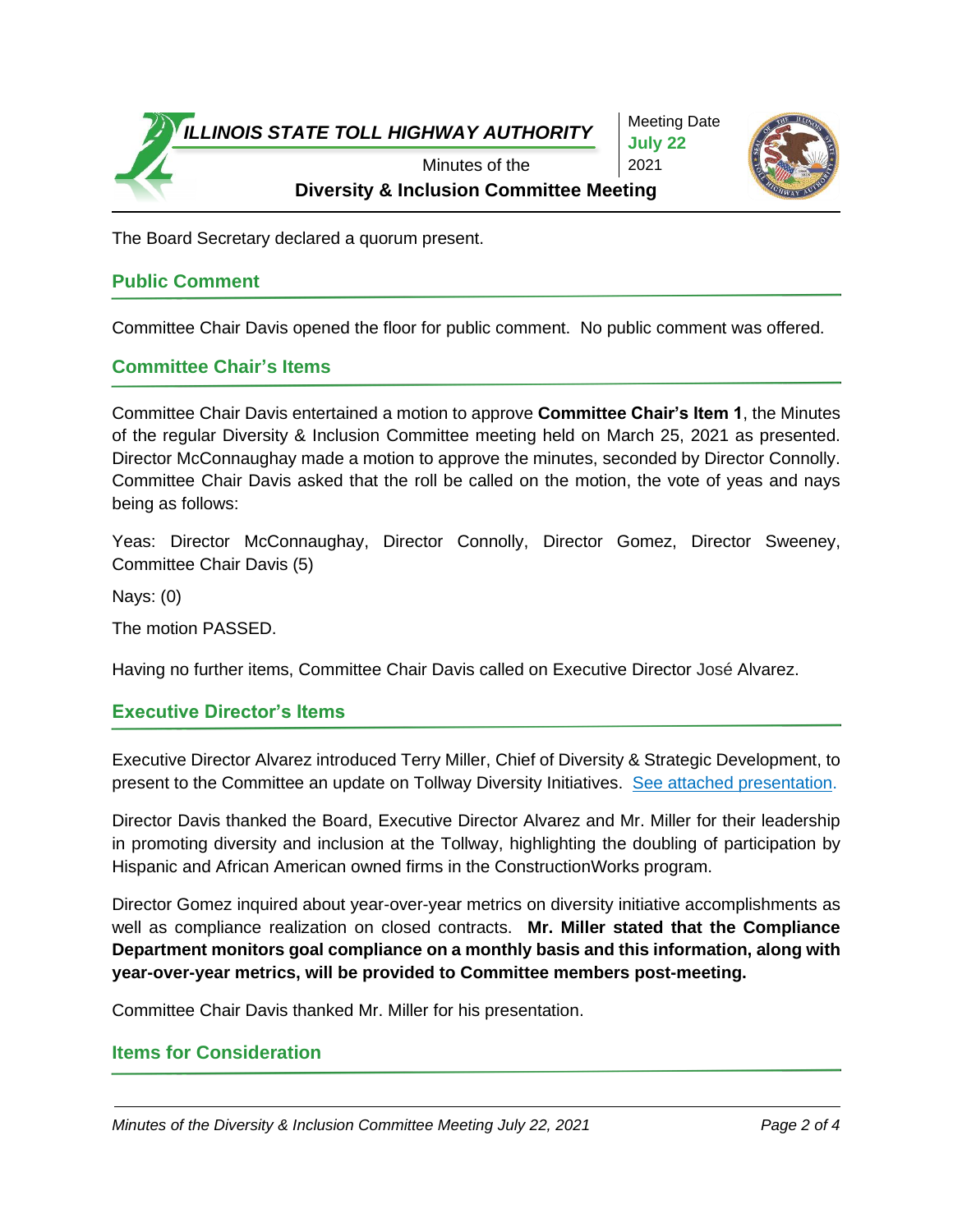*ILLINOIS STATE TOLL HIGHWAY AUTHORITY*

Meeting Date **July 22** 2021



Minutes of the **Diversity & Inclusion Committee Meeting**

## **Diversity & Strategic Development**

Executive Director Alvarez called on Terry Miller, Chief of Diversity & Strategic Development, to present to the Committee the following items:

*Item 1: Award of Contract 19-0097R to Inner-City Underwriting Agency, Inc. and The Mexican American Chamber of Commerce of Illinois, Inc. (d.b.a. The Illinois Hispanic Chamber of Commerce, Inc.) for the purchase of Tollway Technical Assistance Services in an aggregate amount not to exceed \$9,556,856.00 for an initial three-year term and a possible two-year renewal term in an aggregate amount not to exceed \$6,371,237.33 (Tollway Request for Proposal).* 

*Item 2: Renewal of Contract 17-0057 with Chicago Cook Workforce Partnership for the purchase of Workforce Development Technical Assistance Initiative Services in an amount not to exceed \$1,330,835.80 (Tollway Request for Proposal).*

Relative to Item 1, Director Gomez inquired about the credentials required of providers of the technical assistance services, noting that the contract scope of services seemed broader than Inner-City's capabilities. Mr. Miller responded that all vendors had to be credentialed to administer all listed business services within the curriculum outlined in the RFP in order to be deemed responsive and responsible, noting that Inner-City's listed specialty is not all Inner-City is capable of providing.

Director Gomez further inquired about the diversity program goal as presented in the Item Summary. Staff provided explanation of the diversity detail outlined in the Item Summary and offered to provide further explanation post-meeting.

Upon conclusion of the presentation and discussion of these items, Committee Chair Davis entertained a motion to approve **Diversity & Strategic Development Item 1**, as presented. Director McConnaughay made a motion to approve this item, seconded by Director Sweeney. Chair Davis asked that the roll be called on the motion, the vote of yeas and nays being as follows:

Yeas: Director McConnaughay, Director Sweeney, Director Connolly, Director Gomez, Committee Chair Davis (5)

Nays: (0)

The motion PASSED.

Committee Chair Davis entertained a motion to approve **Diversity & Strategic Development Item 2**, as presented. Director McConnaughay made a motion to approve this item, seconded by